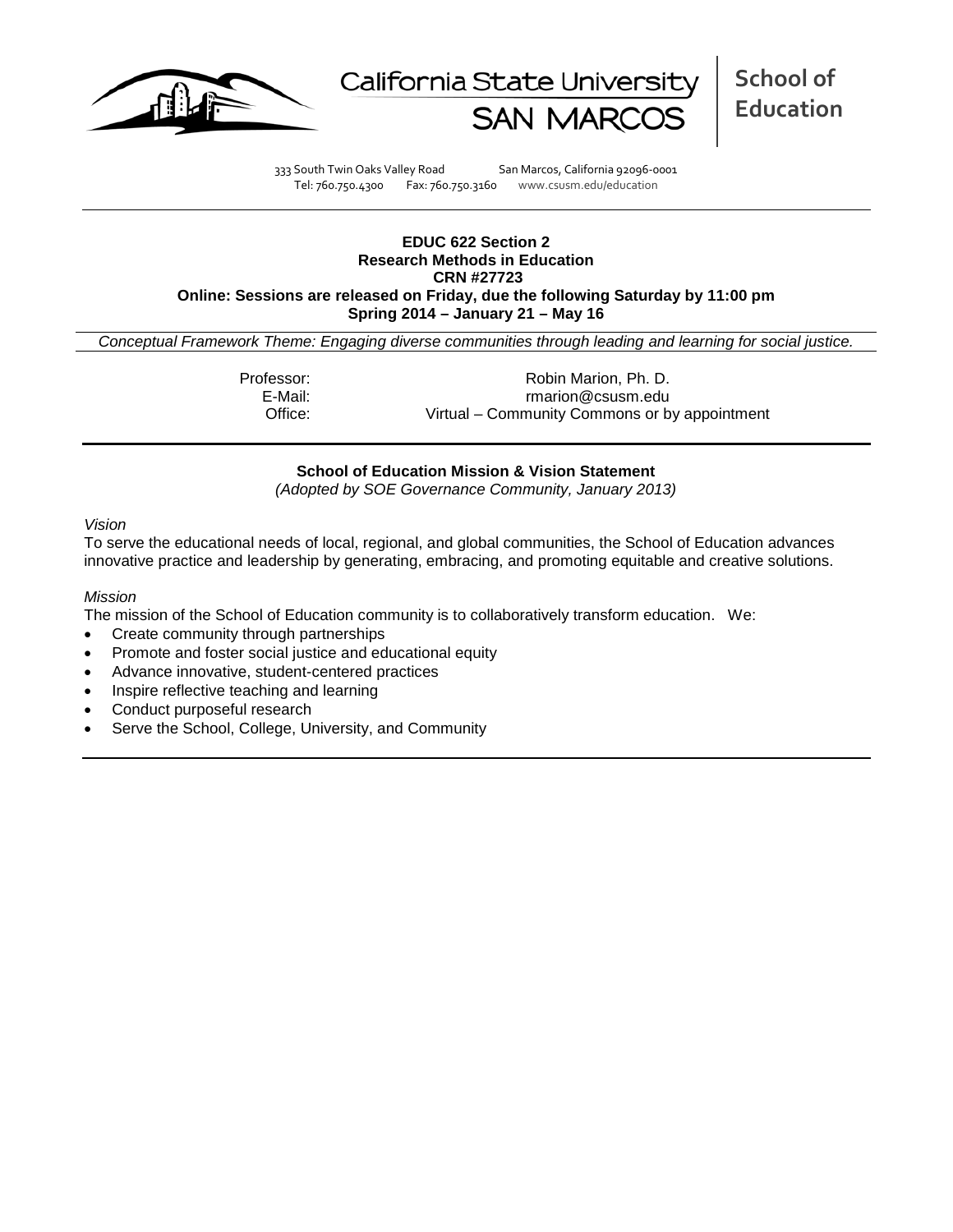# **COURSE DESCRIPTION**

A core course designed to introduce educational practitioners to the fields of educational research and evaluation. Explores quantitative and qualitative methods of designing and conducting research and evaluation in the context of classroom settings. Further examines measurement, assessment, common statistical techniques, and methods for critiquing research and program evaluation studies.

Marion: This core course is designed to introduce educational practitioners to the field of educational research. Course participants will explore quantitative, qualitative and mixed methods of designing and conducting research in the context of educational settings. We will examine common research practices, methods, and analytical strategies while developing a critical eye for high caliber research.

This course facilitates development of research skills in order for class participants become confident creators of knowledge as well as discerning consumers of research. In addition to laying a foundation of knowledge in the area of research practices and procedures, students will apply that knowledge by conducting a mini-study of their own practice. Throughout the course students will write up a brief version of each of five research 'chapters.' This serves as practice for articulation of a Masters' research proposal and final report. The mini-study may serve as a pilot for development of the final MA thesis or project for students who have identified a thesis focus, and in that case students need to consult with a Committee Chair. It is not the intention of this course to have students complete their Master's Thesis/Project during the semester, but each student will have a draft of a research proposal to discuss with a potential Chair if the mini-study topic becomes the eventual Master's topic.

# **Course Prerequisites**

Enrollment in a Master's Program

# **Course Objectives**

This course is designed to develop skills and knowledge about educational research practices followed by application of that skill and knowledge to an actual research mini-study. After completing this course participants should be able to:

- *Participate as a scholar in* **individual, small group and large group activities** relevant to critiquing, conducting, writing up, and publishing educational research, as developed in the **Scholarly Research Practices Assignment.**
- *Use systemic research practices and procedures* to identify an issue, craft a research question, search the literature, plan appropriate methodology, address Human Subjects concerns, collect and analyze data, and determine implications of a research study, as practiced in the practitioner research mini-study for the **Scholarly Research Practices Assignment***.*
- *Demonstrate expertise in one-on-one Peer Review* by responding to early of drafts of written work by peers, as learned through the **Peer Review Assignment**.
- *Employ a well-trained critical eye to critique published research* through looking into the credentials of a research scholar, determining the impact on the field using the Social Science Citation Index, ascertaining if appropriate research procedures were employed, and discerning whether the conclusions made flow from the data presented, as developed while writing an Article Review for the **Peer Review Assignment**.
- *Demonstrate knowledge of elements of a traditional five-chapter research report* and ways to articulate each element using APA format, as practiced in the **Writing Up Research Assignment.**
- *Write up research in a scholarly manner by outlining the research process, findings, and implications* in a traditional formal manner that mirrors writing a Master's Thesis, as practiced when writing a Research Article for a practitioner research mini-study in the **Writing Up Research Assignment.**

# **Unique Course Requirements**

The class will be conducted online in its entirety and therefore requires development of skills using course management tools in Moodle. If personal technology does not meet required speeds/standards, students may need to update their hardware or software, or complete course sessions in on-campus technology laboratories. All or part of assignments will be shared in the online environment with some or all of the course participants.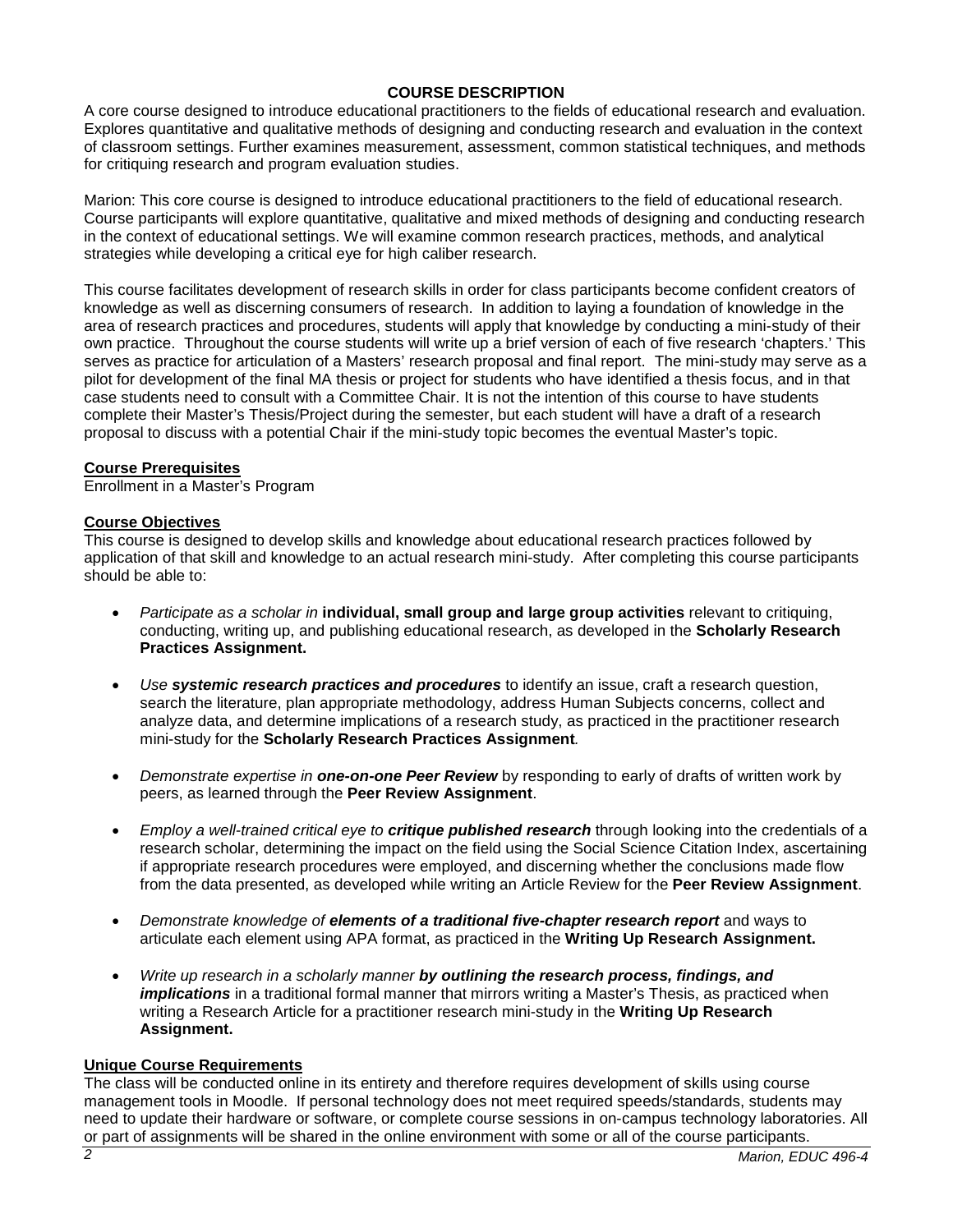# **Required Texts**

Booth, W.C., Colomb, G.G. & Williams, J.M. (2008). *The Craft of Research, Third Edition*, Chicago, IL: The University of Chicago Press.

Hubbard, R.S. & Power, B.M. (2012). *Living the questions: A guide for teacher researchers*, 2<sup>nd</sup> Ed., Portland, Maine: Stenhouse Publishers.

Articles / websites / videos on various course topics are required reading/watching/browsing and will be linked in the course shell. Speak with the instructor about helpful reading strategies if assigned materials are taking too long, or if you need a reading accommodation.

# **Recommended APA Text / Websites**

American Psychological Association*.* (2010). *Publication manual of the American Psychological Association, Sixth Edition.* Washington, DC: APA.

Most American Psychological Association (APA) style is accessible on the APA website at: <http://www.apastyle.org/index.aspx>

The Purdue OWL site is very rich in resources: <http://owl.english.purdue.edu/owl/resource/560/01/>

Cornell University Library offers formatting advice: <http://www.library.cornell.edu/resrch/citmanage/apa>

Various websites offer automated citation builders as well, but beware of the downloads that come with them, and double check the style and format to avoid errors.

# **STUDENT LEARNING OUTCOMES**

This Master's level Research Methods course is designed to increase awareness, knowledge and skills related to educational research from the perspective of a research practitioner and consumer. This understanding will arise from studying instructional dynamics of schools and the impact on teaching and learning. This will occur using structured activities in various groupings including: individuals, pairs, small groups and whole groups to both learn about and apply systematic research practices. Class participants will have the necessary foundation for critiquing and systematically engaging in research to improve schooling and classroom practices toward eventually completing a Master's Thesis/Project.

Class participants who go on to leadership roles will be better prepared to use educational research to inform all decisions. Those completing the course will have the tools to make informed choices about future innovations in schooling, as they participate in local school governance since they will be more effective consumers of research. The systematic research process is a way of making meaning in whatever future undertakings course participants may engage, as it is a fundamental skill that is applicable in multiple contexts.

# **GENERAL CONSIDERATIONS**

# **School of Education Attendance Policy**

Due to the dynamic and interactive nature of courses in the School of Education, all students are expected to attend all classes and participate actively. At a minimum, students must attend more than 80% of class time, or s/he may not receive a passing grade for the course at the discretion of the instructor. Individual instructors may adopt more stringent attendance requirements. Should the student have extenuating circumstances, s/he should contact the instructor as soon as possible. *(Adopted by the COE Governance Community, December, 1997).*

# *\*Instructor addendum to attendance policy:*

In an online environment there is flexibility in time and space, and therefore all course sessions must be completed. **Notify the instructor to negotiate modified deadlines for extenuating circumstances BEFORE missing activities/assignments**. Your voice and perspective are critically important to the learning of your classmates!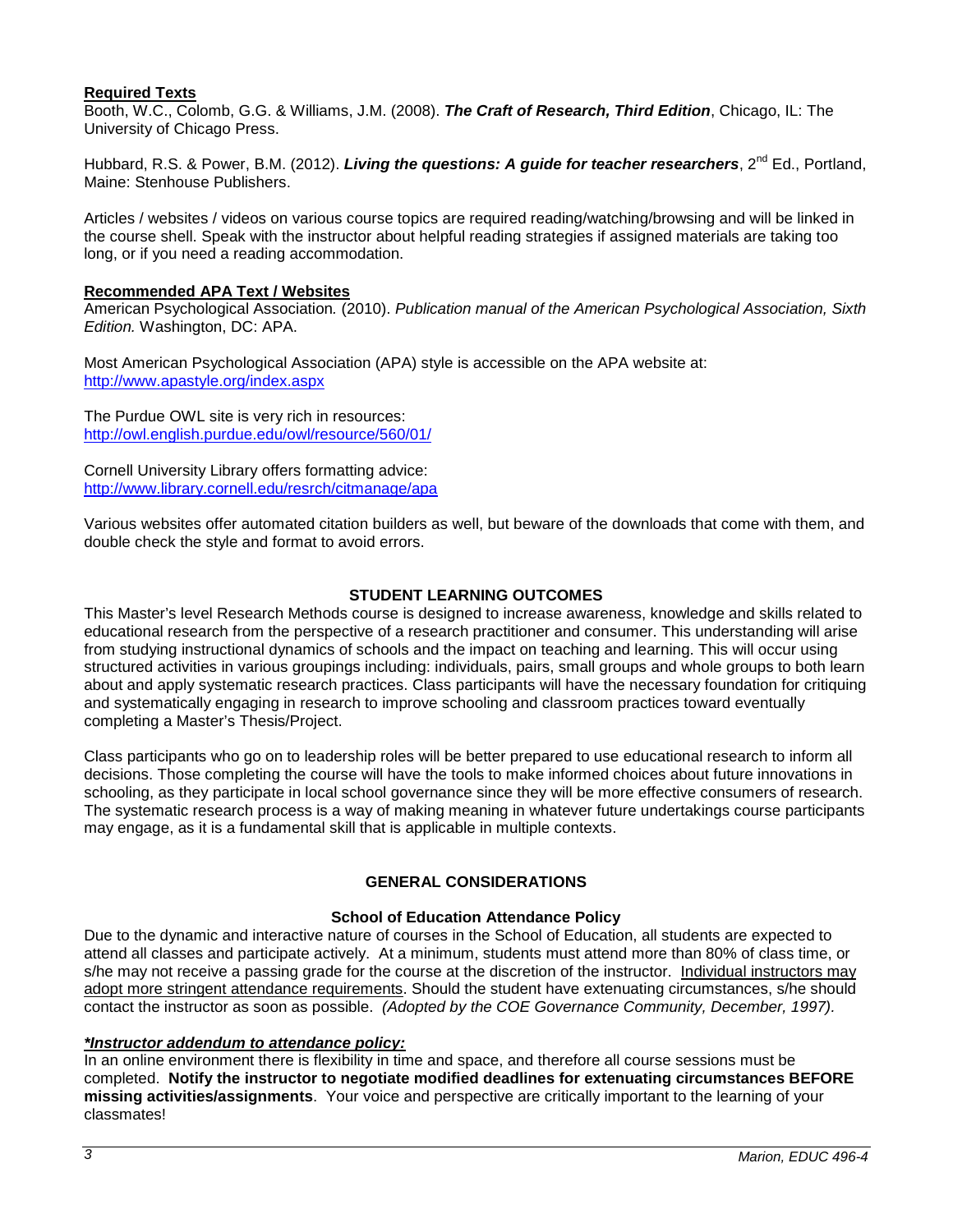#### **Students with Disabilities Requiring Reasonable Accommodations**

Students with disabilities who require reasonable accommodations must be approved for services by providing appropriate and recent documentation to the Office of Disable Student Services (DSS). This office is located in Craven Hall 4300, and can be contacted by phone at (760) 750-4905, or TTY (760) 750-4909. Students authorized by DSS to receive reasonable accommodations should meet with their instructor during office hours or, in order to ensure confidentiality, in a more private setting.

Please discuss the need for accommodations with the instructor at the earliest possible time to ensure success in this course. As an instructor with a disability herself, she is enthusiastic about creating the best possible learning environment for students.

# **All University Writing Requirement**

The CSUSM writing requirement will be met in three primary ways for this course. All Forum Posts are in a written/structured format and contribute to the writing requirement. The Article Review contains additional tightened text that is a part of the required 2500 words. The final 5 section Research Article rounds out completion of the writing requirement.

# **CSUSM Academic Honesty Policy**

"Students will be expected to adhere to standards of academic honesty and integrity, as outlined in the Student Academic Honesty Policy. All written work and oral presentation assignments must be original work. All ideas/materials that are borrowed from other sources must have appropriate references to the original sources. Any quoted material should give credit to the source and be punctuated with quotation marks.

Students are responsible for honest completion of their work including examinations. There will be no tolerance for infractions. If you believe there has been an infraction by someone in the class, please bring it to the instructor's attention. The instructor reserves the right to discipline any student for academic dishonesty in accordance with the general rules and regulations of the university. Disciplinary action may include the lowering of grades and/or the assignment of a failing grade for an exam, assignment, or the class as a whole."

Incidents of Academic Dishonesty will be reported to the Dean of Students. Sanctions at the University level may include suspension or expulsion from the University.

# **Plagiarism:**

It is expected that each class participant will **do his/her own work, and contribute equally to group projects and processes.** Plagiarism or cheating is unacceptable under any circumstances. If you are in doubt about whether your work is paraphrased or plagiarized see the Plagiarism Prevention for Students website [http://library.csusm.edu/plagiarism/index.html.](http://library.csusm.edu/plagiarism/index.html) If there are questions about academic honesty, please consult the University catalog.

# **Use of Technology**

Candidates are expected to demonstrate competency in the use of various forms of technology (i.e. word processing, electronic mail, Moodle, use of the Internet, and/or multimedia presentations). Specific requirements for course assignments with regard to technology are at the discretion of the instructor. **Keep a digital copy of all assignments and posts as a backup in the event of a Course Management System malfunction (Moodle**). All assignments will be submitted online.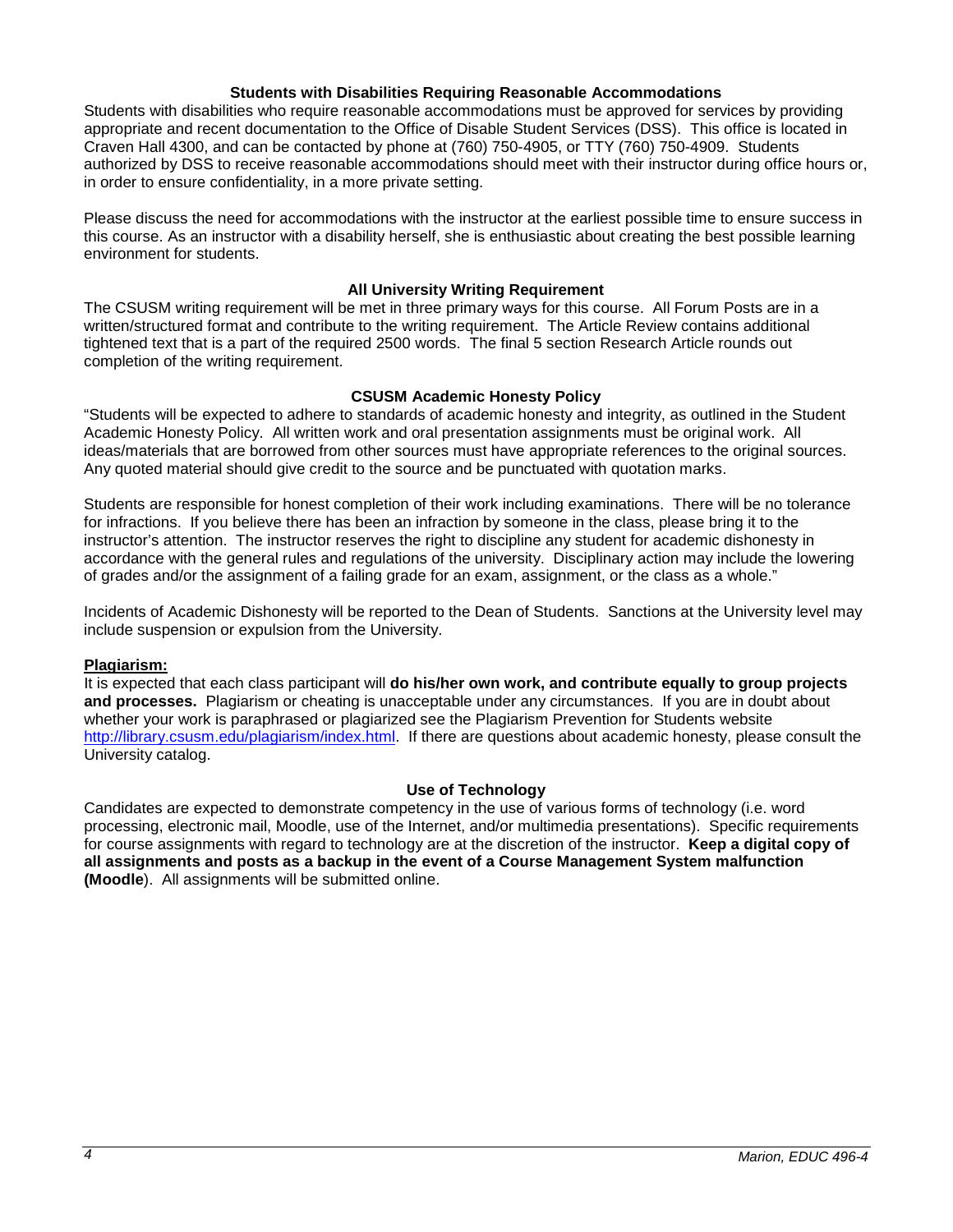# **Electronic Communication Protocol**

Electronic correspondence is a part of your professional interactions. If you need to contact the instructor, e-mail is often the easiest way to do so. It is my intention to respond to all received e-mails in a timely manner. Please be reminded that e-mail and on-line discussions are a very specific form of communication, with their own nuances and etiquette. For instance, electronic messages sent in all upper case (or lower case) letters, major typos, or slang, often communicate more than the sender originally intended. With that said, **please be mindful of all e-mail and on-line discussion messages you send to your colleagues, to faculty members in the School of Education, or to persons within the greater educational community**. All electronic messages should be crafted with professionalism and care.

Things to consider:

- Would I say in person what this electronic message specifically says?
- How could this message be misconstrued?
- Does this message represent my highest self?
- Am I sending this electronic message to avoid a face-to-face conversation?

In addition, if there is ever a concern with an electronic message sent to you, please talk with the author in person in order to correct any confusion.

# **COURSE REQUIREMENTS**

There is no substitute for actually jumping in with both feet and "doing" what you are learning, so we will be conducting a mini-study throughout the semester that enables us to both learn about and engage in the process of research simultaneously. Each of the three assignments moves us along in our research endeavor, and when all class activities are summed they will result in a completed mini-research study. For students who have decided on a Master's Project/Thesis topic the mini-study may serve as a pilot for that work. For students who have not yet chosen a topic the mini-study serves as practice for their later culminating Master's work.

The three assignments are:

- **60 points – Scholarly Research Practices Assignment**
- **60 points – Peer Review Assignment**
- **60 points – Writing Up Research Assignment**
- **180 points – Total Points Possible**

**NOTE: As adjustments are made to the course in response to student learning needs, this total may vary, but each of the three assignments will still be one third of the final grade.**

# **Time commitment details\***

National accreditation agencies set required course time standards, and allocate 9 hours per week for a three-unit course (3 in class, 6 outside class). It might be helpful to clarify that time commitment in an online environment, as the boundaries between 'in' and 'out' of class are somewhat blurred. Below is an allocation of times you should expect to spend in/outside of the online environment on various course activities as an individual, in small groups, and in large groups to complete this course successfully.

- **Individual approximately three hours/week**
- **Large groups approximately three hours per week**
- **Small group approximately three hours per week**

*\*Please note the times allocated for completion of activities at each level of engagement are maximum times - some students may need less time to complete course activities. If you are noticing that you need more time, please contact the instructor for time management strategies and/or course adjustments. Please do not spend time bevond the hours per week indicated!*

# **Suggested Pacing Guidelines**

As we rethink the boundaries between 'going to class' and completing 'outside of class' work, we look to students who are successful learning online to see how we might make the most of this course. Students who learn effectively in the online learning environment report that they break work into shorter chunks throughout the week, rather than a larger chunk on one or two days. Students who have the most success report logging in for an hour or so a day throughout the week, or working in two hour blocks three or more times a week.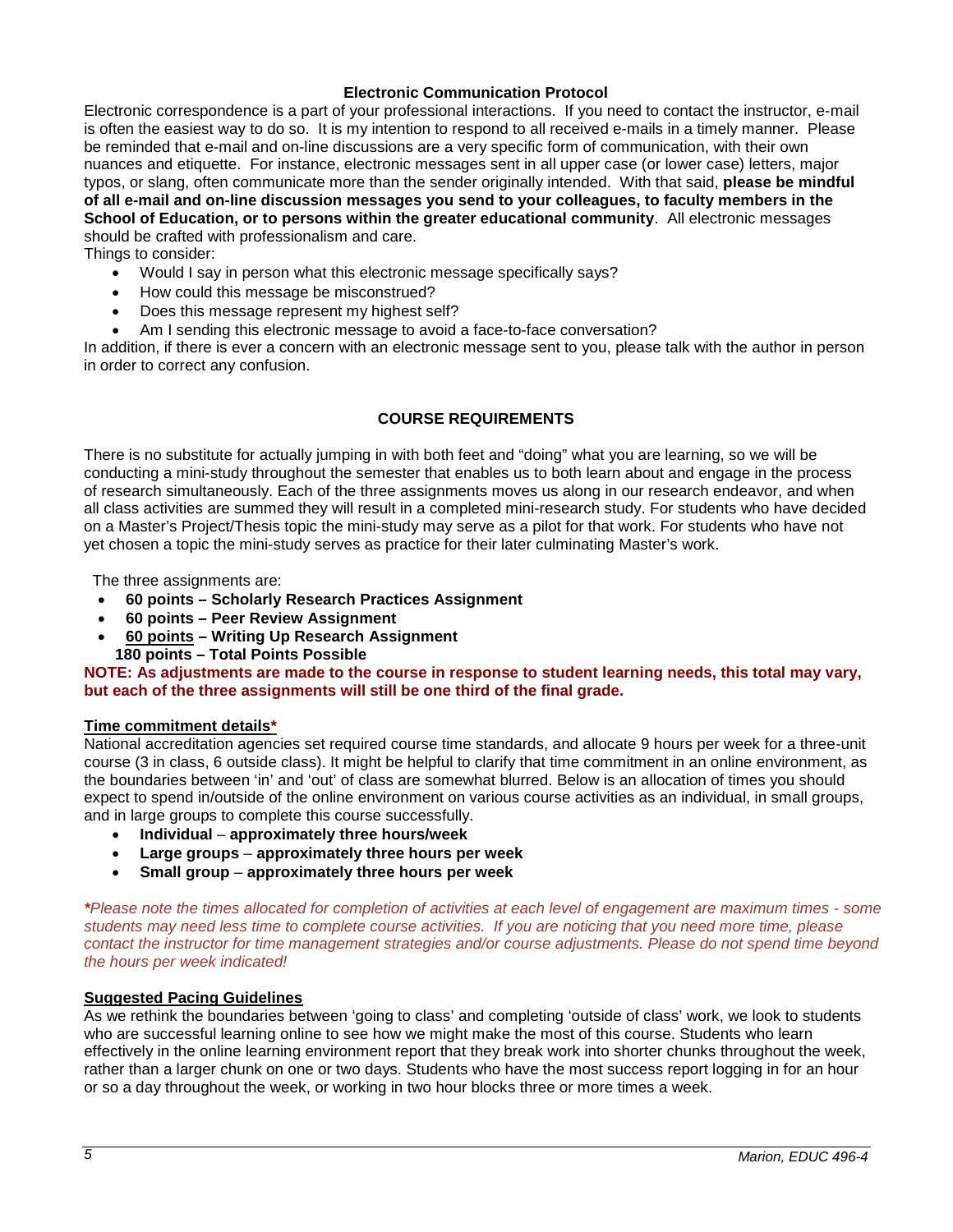While there are technically three assignments for this course, *each assignment will be completed in a series of steps throughout the semester*. This multi-step strategy offers opportunities for multiple drafts, feedback from peers and the instructor, and a gradual completion process rather than three stress points during the semester. It does, however, mean that *every week some work will be due*.

Since classmates depend upon one another for Large and Small Group activities as well as session completion, and activities at each level build on the prior level, suggested guidelines for completing various session activities are offered to maximize success in the course as well as deepen the dialogue among class participants. Course participants are encouraged to complete activities as early as possible in the week.

# Generally **sessions will be released each Friday to be completely finished eight days later, on the following Saturday,** with *typical* **recommended completion days/deadlines as follows**:

These guidelines for completion are offered to maximize success in the course as well as deepen the dialogue among class participants. Generally **sessions will be released each Friday** with typical **recommended completion days as follows**:

- *Individual activities* **– Fri-Sun**
	- o Session preparation by Sun 11 PM (48+ hours after release) and
- *Large group activities* **– Sun-Tue**
	- o Initial post by Sun 11 PM (48+ hours after release),
	- o Follow up posts by Tue 11 PM (96 hours+ after release)
- *Small group activities* **– Tue-Thu**
	- o Initial post by Tues 11 PM (96 hours+ after release),
	- o Follow up posts by Thu 11 PM (144 hours+ after release)
- *Individual activities* **– Thu-Sat**

o Assignments/reflection/self-evaluation/course format feedback by Sat 11PM (192 hours after release) From time to time the order or nature of the session activities varies, and therefore **due days vary** as well for a particular session, activity or assignment, so **follow session instructions carefully**. *Note that the release dates for a new session overlap the due date for the previous session by one day.* This

intentional overlap is designed to maximize flexibility of timing to accommodate many different student schedules.

# **Course Assignment Details**

# **60 points – Scholarly Research Practices Assignment Overview**

- *20 points* **Individual:** This level of engagement involves session preparation and reflection, which contributes to assignment construction. **This investment of time is critical to success in the course**. Preparation involves reading/watching to prepare for session activities. Reflection involves searching, thinking, reflecting, and writing about *a research topic using appropriate conventions*. You will also have opportunities to reflect on *your development as an educational researcher* by evaluating your level of engagement, quality of interaction, and commitment to accepted research practices. Both dimensions of individual effort are captured in a number of ways but primarily through entries in a **reading response, reflection journal or a course check-in response for 2 points per week, as well as completion of assignments.**
- *20 points* **Large group (typically whole class):** This level of engagement involves joining a dialogue about issues, processes and practices of education research. **Discussion forums** typically involve an initial post in response to a prompt, with follow up posts in response to classmates with guidelines. Forum prompts are structured in a way that requires concise responses rather than streams of consciousness. It will be necessary to **revisit the large group forum several times throughout the week to read through posts made before and after yours to follow the discussion.** The dialogue is captured in a number of ways but primarily through **large group forum posts and responses worth 2 points per week. Thoughtful participation in course discussions is a key part of this online learning environment.**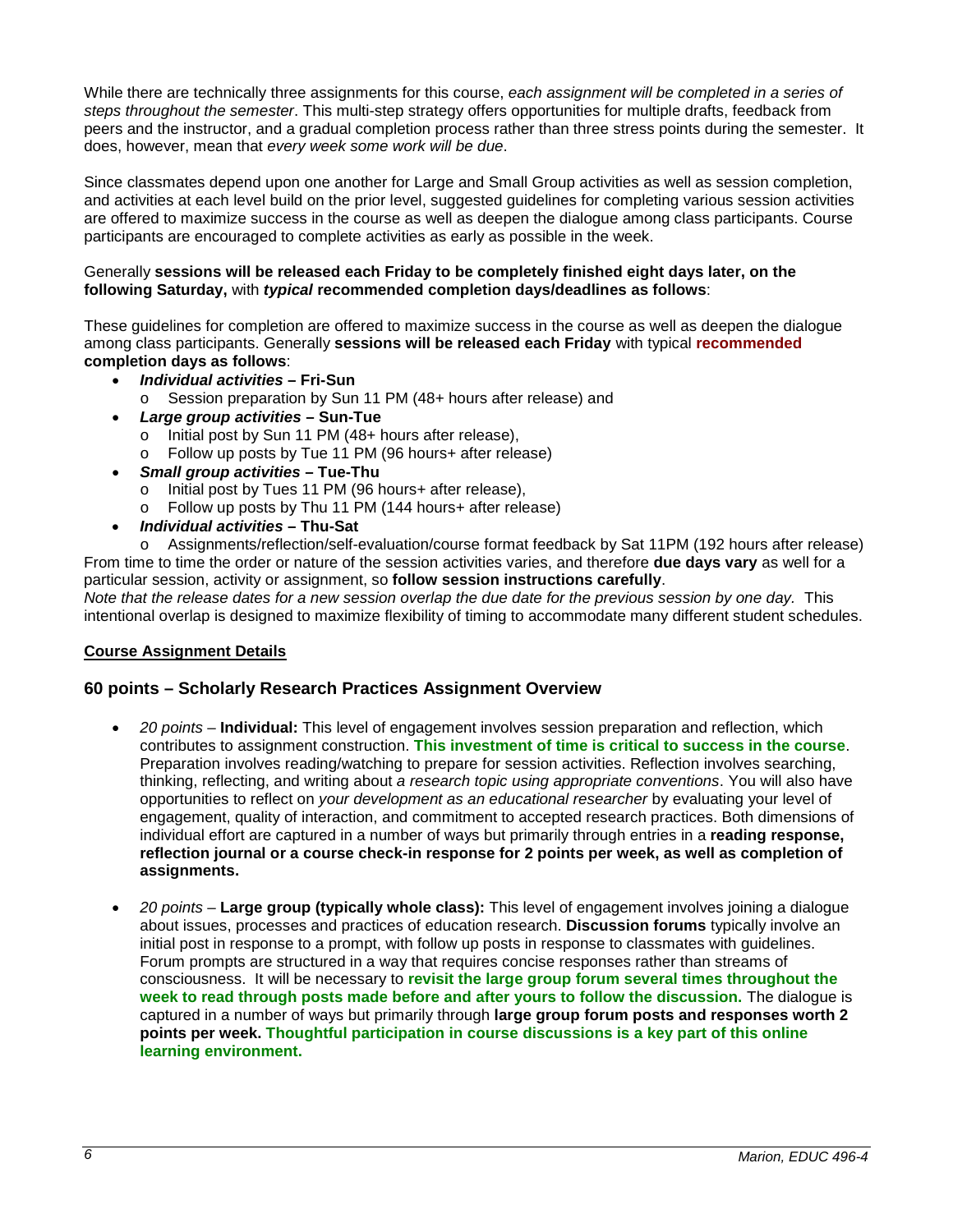• *20 points* – **Small group (typically two-four students):** This level of engagement functions as a debriefing, and peer feedback area each week. Peer interactions in small group collegial dialogue is an important part of sifting through course material for the week and considering multiple perspectives on education research through sharing your own work. **Your active participation is critically important, and group consensus may be required.** Small group interactions are captured in a number of ways but primarily through **small group forum posts / responses worth 2 points per week, and through peer review assignments.** 

Course participants are encouraged to complete activities as early as possible in the week. The large / small / individual levels of engagement are designed to teach/develop skills relevant to becoming an accomplished producer and consumer of educational research.

Grades for scholarly research practices dialogue are based on the following rubric. There are several types of participation, and you should be aiming for Type 5 during each session activity to earn full credit, while trying to avoid being Type 1.

# **Rubric for Scholarly Research Practices Assignment**

#### *Type 5: The interested/engaged citizen* – You:

- Leave class sessions wondering (pondering / uncertain / surprised / speculating / questioning / struck / stuck / amazed / caught up, etc.) and excited about your contributions to the dialogue and how those of others impact your thinking
- Challenge other group members (small and large) respectfully
- Ask insightful questions
- Make contributions that extend the class readings/viewings/events/issues
- Refer to specific lines in the text and relevant classroom experiences when appropriate
- Participate regularly and feel a sense of belonging with the group (inclusion with them, responsibility for them)
- Share the collective spaces, neither dominating nor intimidating others nor remaining in the shadows
- Are well prepared by thorough reading and thinking BEFORE joining the group
- Demonstrate clear evidence of engagement, critical friend skills, comments based on specific reliable sources, and provide a reflective interface with all course readings / viewings / browsings.

#### *Type 4: The responsible student* – You:

- Leave class wondering (pondering / uncertain / surprised / speculating / questioning / struck / stuck / amazed / caught up, etc.) and glad you thought of something to contribute, determined to have a deeper contribution next time, but pleased that contributions of others helped push you to think
- Ask questions, often for clarification rather than to probe or deeply understand
- Make contributions that are related to the readings
- Refer to text and experiences in contributions most of the time
- Participate regularly
- Share collective space, neither dominating nor intimidating nor remaining in the shadows
- Are prepared by reading and thinking BEFORE joining the group
- Show evidence of engagement, some critical friend skills, most comments you offer are based on reliable sources that are usually indicated, and include thoughtful interaction with most course readings / viewings / browsings.

#### *Type 3: The caught up in the moment student* – You:

- Leave class wondering (pondering / uncertain / surprised / speculating / questioning / struck / stuck / amazed / caught up, etc.) thanks to the contributions of others
- Contribute your perspective based on experience but not informed by readings, a more "in the moment" response to others' comments
- Sometimes participate, sometimes not
- Sometimes prepare, sometimes not
- Show some evidence of engagement, a few critical friend skills, some comments based on mostly reliable sources that are sometimes mentioned, others are mostly opinion not backed up, and there is an indication that some of the course readings / viewings / browsings have been done.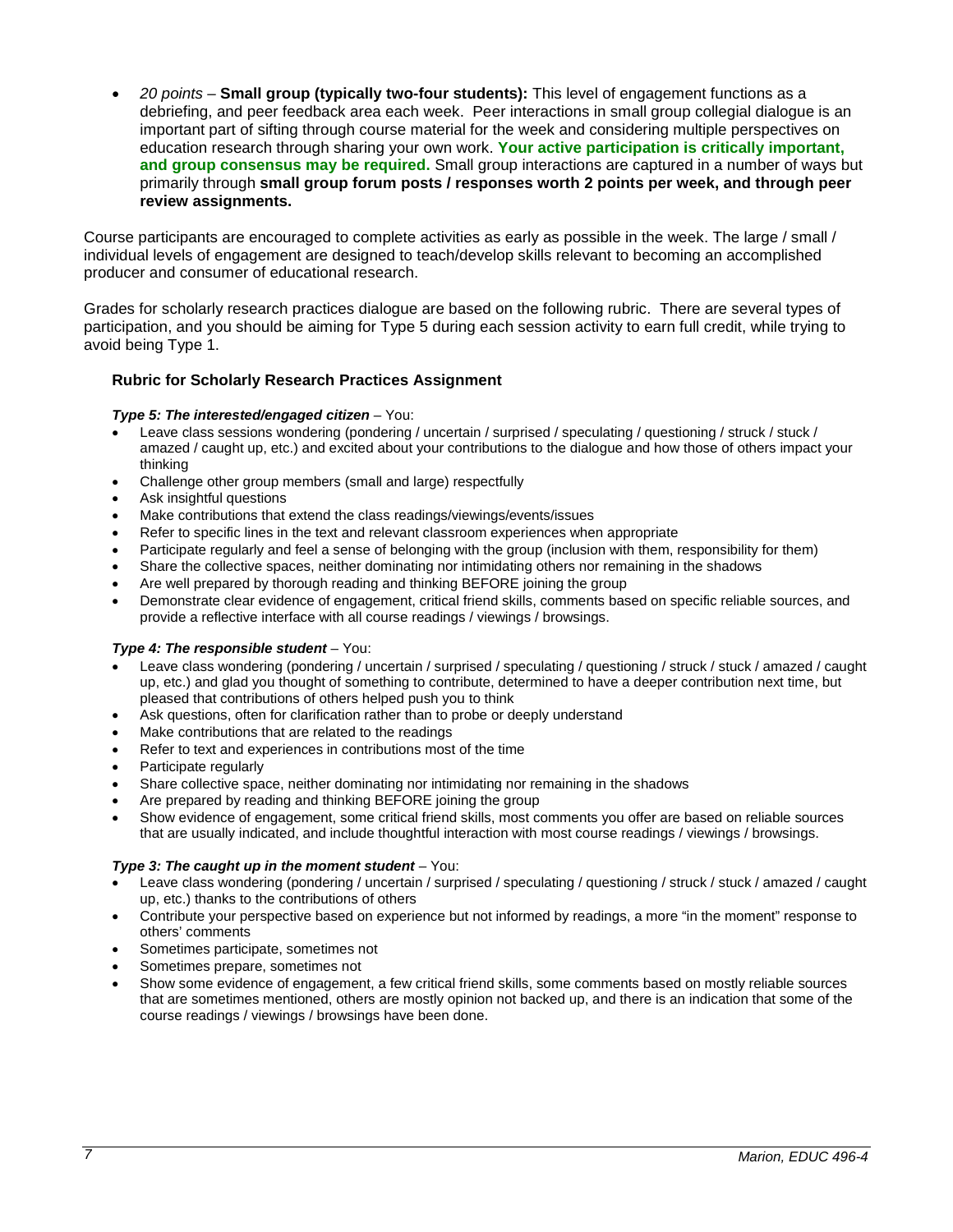#### *Type 2: The anonymous spectator* – You:

- May or may not leave class wondering (pondering / uncertain / surprised / speculating / questioning / struck / stuck / amazed / caught up, etc.) thanks to the contributions of others
- Ask yourself insightful or probing questions; engage yourself in thought
- Attend and listen attentively to others' contributions and may find them interesting
- Do not regularly contribute to the group, and may not know group members very well
- Prepare in a hit and miss way, and you strive to do better but are a bit hasty
- Occasionally engage, with rare use of critical friend skills, comments mostly consisting of thinly informed opinion, and only an occasional sign that a course reading or two has been completed.

#### *Type 1: The outsider* - You:

- Sometimes join the groups, sometimes not
- Arrive late, Leave early
- Drop in and out
- Log in then walk away from the computer, or begin to multi-task checking in infrequently
- Feel disengaged (for a variety of reasons), not included, not responsible to the group
- Assume it is someone else's fault you are not engaged
- Are absent, frustrated, focused on your own needs without regards to classmates; make a rare contribution to class, are rarely prepared, and are not exhibiting good scholarly research skills.

#### **60 points – Peer Review Assignment**

Peer review refers to screening of submitted proposals or manuscripts, and encourages authors to meet accepted standards of their discipline. It is designed to prevent dissemination of irrelevant findings, unwarranted claims, unacceptable interpretations, and personal views. Publications that have not undergone peer review are likely to be regarded with skepticism by scholars and professionals.

An important part of conducting educational research is development of a critical eye for quality and reliability of text, a process that forms the underpinning of Peer Review. In this course we will explore the process of peer review in two ways: by serving as 'critical friends' to classmates as they write up their mini-study and prepare an IRB form, and by reviewing a published article.

- *40 points (8 points / each of 5 reviews) –* **Review of classmates' written drafts of text**
- *15 points* **Review of a published research article**
- *5 points –* **Self evaluation of mini-study research article**

**Review of classmate's written text** – This activity is equally important for developing the reviewer's critical eye as for providing helpful suggestions for a peer. Peer review is an important skill of an education researcher. **Five times during the semester** students will provide focused feedback to a classmate on drafts of various assignments using Peer Review strategies on: four draft sections of a research write up (1, 2, 3, 4/5), and an Institutional Review Board (IRB) practice form. **Peer feedback forms** will be provided to facilitate development of an accomplished critical eye. In addition to suggesting ways to improve for a peer, you will reflect on your own development as a peer reviewer. Scoring guidelines will be provided. **Time is of the essence** when responding to classmates' text, so negotiate due dates with your partner peer reviewer to meet the needs of each author

The following general rubric outlines how to score the quality of feedback you provided in Peer Review:

# **Critical Friend Rubric for Review of Classmate's Written Drafts**

#### *Type 5: The Critical Advocate*

This CF listens carefully to the type of feedback requested by a partner, reads the text carefully using that lens, and provides first praise for specific strengths in the piece, and then offers multiple thoughtful specific suggestions for improvement and asks questions to stimulate thinking.

#### *Type 4: The Careful Listener*

This CF listens to the type of feedback requested, browses the text generally, and either offers strengths of the piece, suggestions for improvement or asks questions for clarity.

#### *Type 3: The Effective Editor*

This CF half listens to the type of feedback requested, goes right to the text looking for typos/grammatical problems and marks up the text, then hands it over and says, "that's really good, just a few typos and grammatical edits needed." Little to no feedback is provided on the content.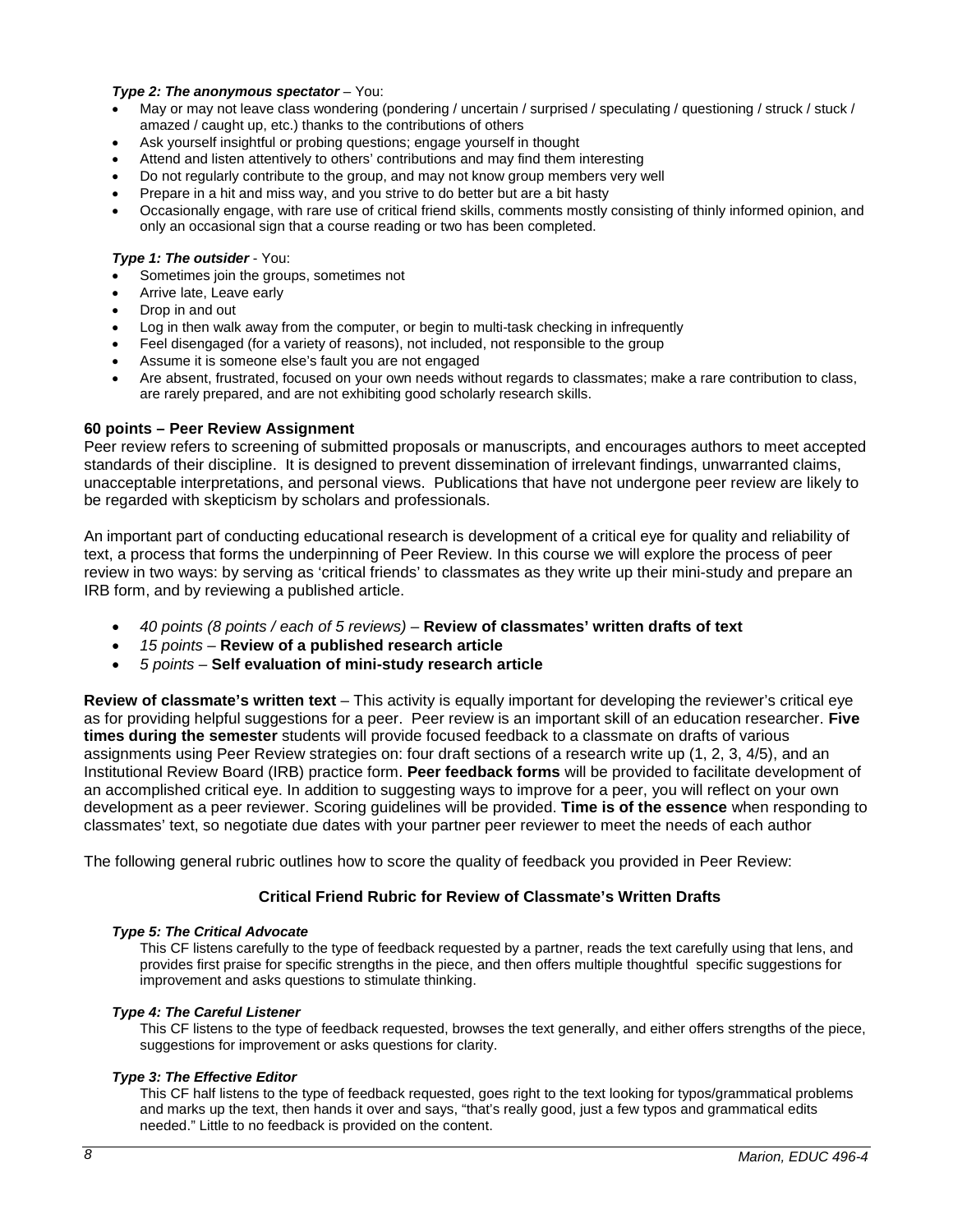# *Type 2: The Vacuous Cheerleader*

This CF impatiently listens, browses the text and says, "great job, I have no suggestions for improvement."

#### *Type 1: The Non-Responder / Non-Participant*

This CF apologizes for not reading the text or your request for a specific sort of feedback. They suggest just scoring each other as "fantastic" and calling it a day. They may have little or no substantive text of their own to share.

*Review of a published research article* – Research does not occur in a vacuum, so an important part of your educational research learning process will involve searching for, reading, and assessing the caliber of published research for its relevance to your study, your practice more generally, and the field. Early in the semester we will learn to critically examine the quality of the research behind an article. A choice of articles will be provided. The format outlined by the University of Saskatchewan Education & Music Library may inspire some ideas for this Article Review assignment.

# **University of Saskatchewan Education and Music Library Guide to Article Review**

[Critical Reviews of Journal Articles](http://www-bcf.usc.edu/~genzuk/Reviews_Journal_Articles.pdf)

*www-bcf.usc.edu/~genzuk/Reviews\_Journal\_Articles.pdf*

Article Review elements include the following:

- *Review introduction*: Bibliographic citation, overview, authorship, audience, impact using Social Sciences Citation Index
- *Body of Review*:
	- o Introduction (research problem/relevant literature),
	- o Methodology (clarity, appropriateness, validity/reliability, ethical considerations, quality of analysis),
	- o Results / Findings (clearly presented, backed with evidence),
	- Discussion / Conclusion (alignment of findings and conclusions, placement within findings of other studies, appropriate recommendations, limitations)
- *Review conclusion*: Reflection on the article's alignment with reader needs, timeliness, cultural sensitivity, omissions/errors, level of insight, structure appropriateness, lack of bias, level of ethical research practices, etc.

*Self-evaluation –* you will reflect on your work writing up your mini-study, and turn your discerning critical eye toward critique of the article you wrote about your mini-study.

# **Scoring Criteria for Article Review Graduate Writing Assignment Requirement (GWAR) Rubric**

The CSUSM Graduate Office requires that all Master's students pass a writing requirement. The Article Review has been chosen as one of the writing samples that must pass the Graduate Writing Assignment Requirement (GWAR) using a Rubric and scoring pass rates described at the website indicated below. Your grade for the article review will be determined by the degree to which it aligns with the assignment instructions, the format and quality of each element, and the score on the GWAR rubric scale. The GWAR ranking will translate into an assignment score out of 20 points, with a separate "pass" notation for GWAR. In the event of a borderline grade, your mini-study article will also be considered for GWAR scoring.

[http://www.csusm.edu/policies/active/documents/graduate\\_writing\\_assessment\\_requirement.html](http://www.csusm.edu/policies/active/documents/graduate_writing_assessment_requirement.html)

# **60 points – Writing Up Research Assignment**

All semester we will be going through the steps of the systematic research process and engage in dialogue about our thinking and practices as we proceed. In this assignment, completed throughout the 15 weeks, we will articulate that process in writing by developing an abridged version of each of the five sections of a typical research report. This mirrors the process of writing the Master's Thesis. Some of you may decide to expand the "mini-study" into a pilot for your thesis work although that is not required. Three elements make up this assignment:

- 40 points Writing Research Article in 5 sections, 10 points each for section 1-3; 10 points for section 4/5
- 20 points Completing Human Subjects, CSUSM Institutional Review Board (IRB) form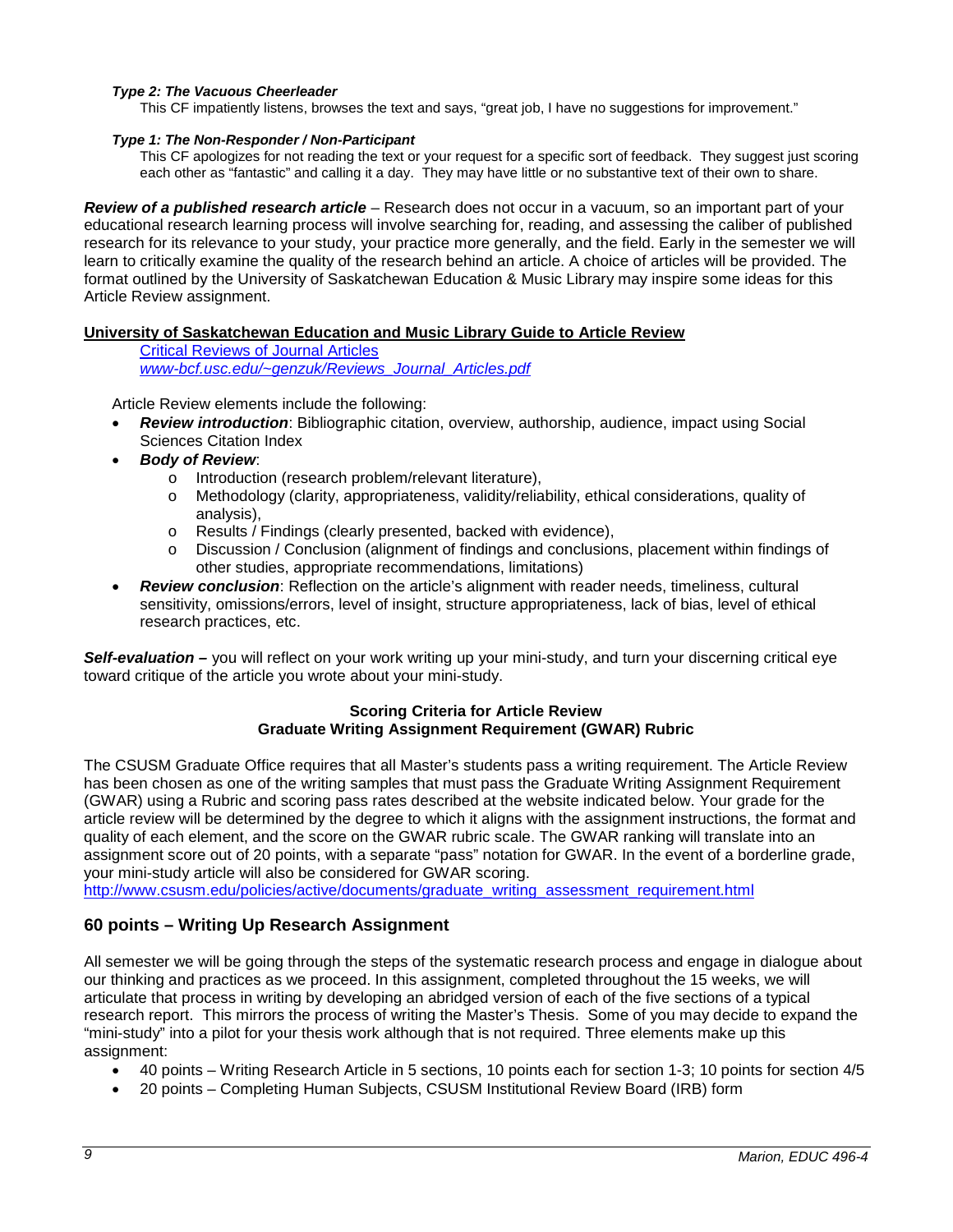- *Research Article –* You will document your mini-study process and findings in a 5-part Research Article format through multiple drafts. Each section of the article will evolve from our weekly individual, small group and whole group activities into a 1-2 page section that includes the key elements for a traditional Master's thesis chapter. Early drafts of each section will be peer reviewed by classmates. The traditional sections/chapters are as follows, although they may go by a variety of names:
	- *Introduction* Statement of Problem and Research Question
	- *Literature Review* Theoretical Framework that clarifies the lenses through which your research will be conducted and the perspectives you will consider, and gapas that led to your study
	- *Methodology* Plans for undertaking the research with regards to who / what / when / where / how things will be collected, analyzed, displayed
	- *Findings* Data analysis in the form of assertions backed by evidence using various data display strategies
	- *Implications/Conclusions* The "So What?" of the research endeavor, including implications, limitations, and futher questions that arise from the study

After completing each section/chapter of the Research Article reflect on and evaluate your progress as a graduate level writer who addresses all elements of a traditional section/chapter, appropriately uses APA format, and clearly articulates the research process, findings and conclusions for your reader.

*Human Subjects / IRB form* – Once the second draft of the first three sections/chapters are complete, aka The Research Proposal, it is time to fill in a Human Subjects form as required in the research process once your actual Master's is underway for approval by the Institutional Review Board (IRB). In this class we will be only practicing form completion and will not submit it to the IRB. You will work with your Chair when the time arises to prepare this form. Depending upon the research endeavor, researchers must use the Full, Expedited or Exempted Research Forms. This process ensures that any human beings studied are safe from harm or exploitation. After completing several training modules, you will practice completing the appropriate form, answering all questions in accordance with the requirements of that form. Copy and paste the questions from the form into a Word .docx and respond to each.

Forms are available at:<http://www.csusm.edu/gsr/irb/forms.html>

# **Rubric for Human Subjects / IRB form**

- **Outstanding –** All information is completely filled out, with each prompt/question answered fully. Details about the study match those in the Research Proposal. Answers are concise, focused and address specific consideration of protecting human subjects. The appropriate form has been chosen.
- **Average –** Most information is filled out, with most prompts/questions answered. Most details match those in the Research Proposal. Answers are fairly concise, and focused, and address protection of human subjects to some degree. An acceptable form has been chosen.
- **Unacceptable –** Information is missing from some sections of the form, with several prompts unanswered. Some details match the research proposal, but others do not. Answers are wordy and ramble, and consider the needs of the researcher over protecting human subjects. The wrong form has been completed. **The correct form must be filled in completely to earn a grade on this assignment.**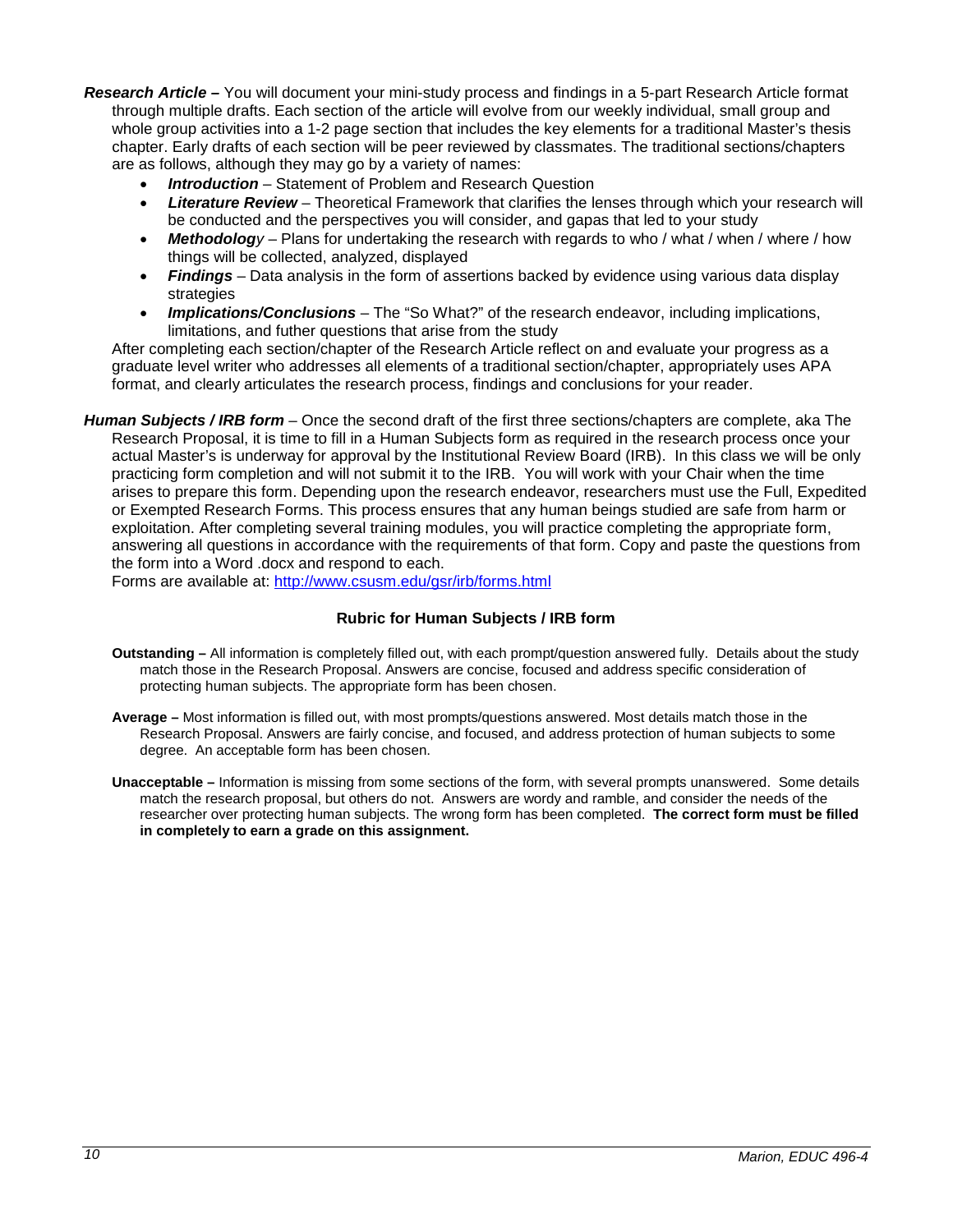#### **Rubric for Research Article / Sections of the Writing Up Research Assignment**

*Outstanding* – Section/chapter is fully fleshed out, engaging, and well articulated. Well-crafted language pulls the reader into the paper awaiting the next idea with interest. All parts are present, language is clear and paragraphs flow coherently from one to the next, each section is well articulated in a concise way, and all sources are listed/cited. There are no obvious errors in grammar / punctuation / spelling as checks / edits have been performed and revisions made.

- Section 1 Problem is stated clearly, research question is appropriate to explore problem, and a clear overview of study is provided
- Section 2 At least 10 high caliber citations (for mini-study/20 for thesis) are used to outline pertinent knowledge in the field that serves as a foundation for understanding the issue as well as the backdrop for analysis of the study data; Key themes are identified in the literature and individual studies appropriate to the theme are cited in the text; All bibliographic references are cited in the chapter
- Section 3 An appropriately chosen method is clearly described in a way that helps a reader envision the procedures to be used, including data to be collected, and the means of analysis is clearly outlined;
- Section 4 The analysis consists of assertions supported by ample evidence, extraneous evidence has not been included, and data is clearly displayed to support analysis;
- Section 5 Implications of the study are explored, as well as limitations, and further questions.

*Average* – Most parts are present and stated clearly and concisely; text is interesting, clear and effectively articulated and keeps the reader moving through the paper, most paragraphs flow smoothly from one to another with logical connections, most analysis is clearly linked to sources; There are few errors in grammar / punctuation / spelling, so reader clearly understands most of the text; Most sources are cited in text and in reference section

- Section 1 Problem is stated fairly clearly, research question is somewhat appropriate to explore problem, and an overview of study is provided
- Section 2 Almost 10 decent citations (for mini-study/20 for thesis) are used to outline pertinent knowledge in the field that serves as a foundation for understanding the issue as well as the backdrop for analysis of the study data; Some key themes are identified in the literature, and some of the individual studies appropriate to the theme are cited in the text; Most bibliographic references are cited in the chapter
- Section 3 A somewhat appropriate method is described in a way that helps a reader envision the basic procedures to be used, including data to be collected, and the means of analysis is outlined;
- Section 4 The analysis consists of assertions supported by some of the evidence, and data is displayed to support analysis; Some extraneous data is included
- Section 5 Implications of the study are mentioned, as well as some of the limitations, and there is some indication that further study might be helpful.

*Unacceptable* – Several parts are missing, vague or have rambling descriptions; Many parts are not well fleshed out, language is unclear and paragraphs do not flow from one to the next, there are few connections between sections of the chapter; The paper is hard to follow and the poor writing blurs the message for the reader; Readers are easily distracted from the points being made. analysis is sketchy and lacks logic and connection to text, Evidence for the analysis is thin to nonexistent, grammar / punctuation / spelling errors interrupt reader's comprehension, few if any sources are cited and the reference section is too brief or missing. **This draft must be revised and resubmitted to earn a final grade.**

- Section 1 Problem is stated poorly, research question is inappropriate to explore problem or unrelated to the issue/problem, and no overview of study is provided
- Section 2 Too few citations of somewhat questionable repute are used to outline tangential knowledge in the field that serves as a weak foundation for understanding the issue and is not very helpful for analysis of the study data; Few themes are identified in the literature, and few of the individual studies appropriate to the theme are cited in the text; Some bibliographic references are cited in the chapter
- Section 3 A somewhat inappropriate method is described in a way that keeps a reader from envisioning how the study will progress, data to be collected is unclear, and the means of analysis is vague;
- Section 4 The analysis consists of lists of the evidence with few to no assertions, and data is poorly displayed making it difficult to support what analysis exists; A lot of extraneous data is included
- Section 5 There is little mention of the implications of the study, limitations are poorly or not addressed, and there is no indication that further study might be helpful.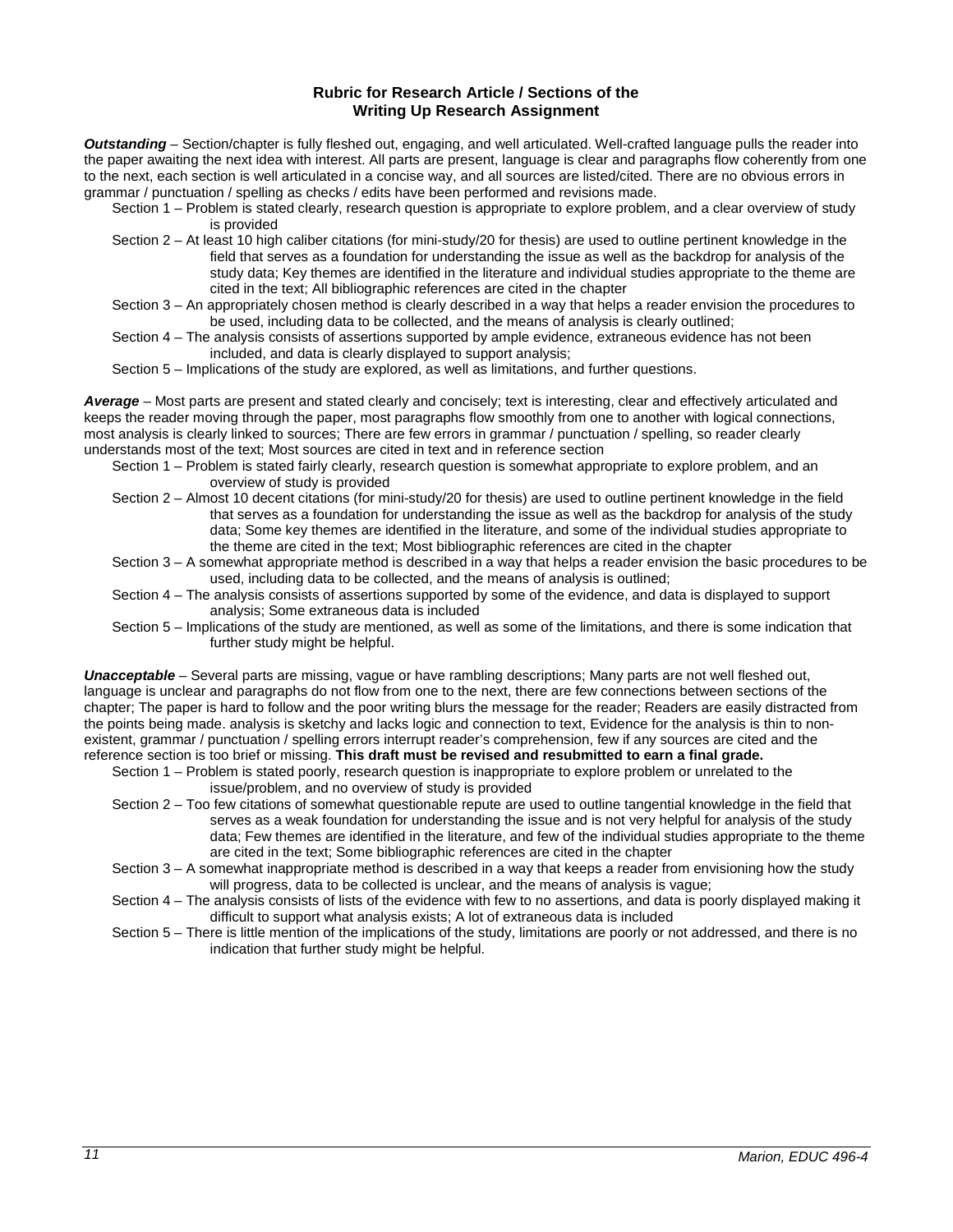# **Grading Standard**

The grading scale is out of a total possible of 180 points. **NOTE: As adjustments are made to the course in response to student learning needs, this total may vary, but each of the three assignments will still be one third of the grade.**

| A  | $167 - 180$ | 93 – 100%   |
|----|-------------|-------------|
| А- | $162 - 166$ | $90 - 92%$  |
| B+ | $157 - 161$ | $87 - 89%$  |
| в  | $149 - 156$ | $83 - 86\%$ |
| в- | $144 - 148$ | $80 - 82%$  |
| C+ | $139 - 143$ | $77 - 79%$  |
| C. | $131 - 138$ | $73 - 76%$  |
| C- | $126 - 130$ | $70 - 72%$  |
| D+ | $120 - 125$ | 67 – 69%    |
| D  | $113 - 119$ | $63 - 66%$  |
| D- | $108 - 112$ | $60 - 62%$  |
| F. | < 108       | < 60%       |
|    |             |             |

# **Tracking Progress**

Use the Grades tool in the left column of Moodle to track your progress in the course. Grades will be continuously updated throughout the semester.

# **Policy on Late Work**

All session activities and assignments should be completed and submitted into Moodle. In the event of an emergency situation notify the instructor and request an extended deadline. Extensions are not automatic. Late assignments may be docked up to 10% per day late.

# **Some Tips for Online Success**

- **Receiving too many emails? Use "unsubscribe" settings** in your profile to eliminate having all postings being emailed to you
- **Ask a lot of questions**. No question is silly, but suffering in silence IS silly! Ask classmates or ask the instructor – we are all here to help! Use the Community Commons for questions and answers (in course header)
- **Problems with technology? Use the Student Help Desk** right away! They are available by phone, email and on the bottom floor of the library through the doors facing Craven Hall.
- **Pace work online throughout the week** the most successful online students log in most days of the week for an hour +/- to complete sessions in small bites rather than at one sitting
- **Read all instructions thoroughly, watch all course materials**
- **Complete sessions systematically**, keeping track of work completed, and what is left to do
- Activities in each session are built on prior activities in the same session as well as activities from earlier sessions, so **be sure to complete activities in order** as much as possible
- **Stay connected to classmates/instructor** using course mail, course commons, chat or request a phone call
- **Make assignments work for you** let the instructor know of specific learning goals you have to be sure you reach them through adjustments of sessions / assignments
- **If sessions are taking too long, immediately contact the instructor** who will make adjustments! Do not suffer in silence!
- **Keep up with course sessions** it is hard to catch up once you get behind
- **Engage fully and enthusiastically in all course sessions** come to learn!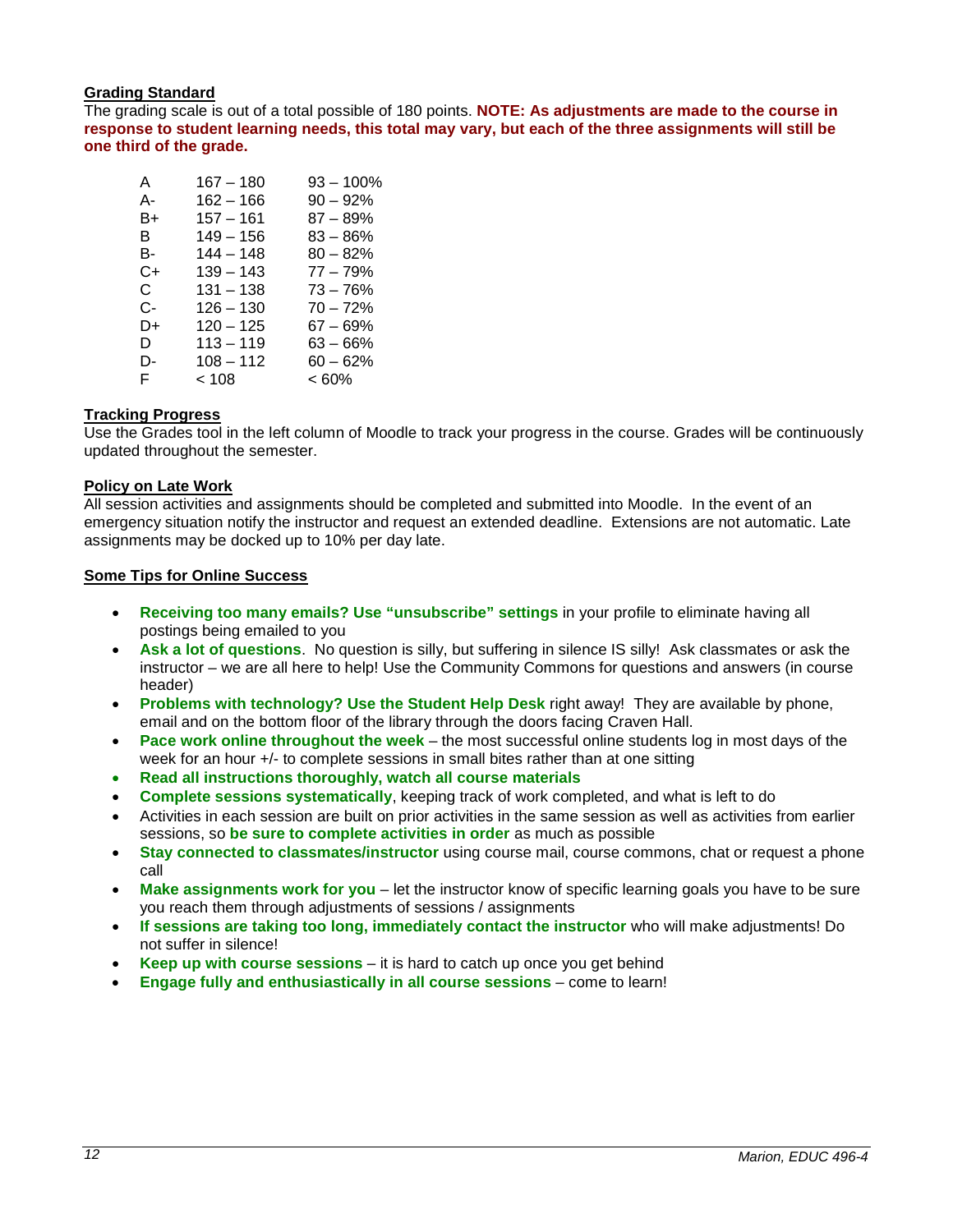# **TENTATIVE SCHEDULE/COURSE OUTLINE – Subject to change as needed**

*\*During each week students work individually, in large groups, and in small group forums. All sessions involve reading/watching session materials and responding. Only additional assignments will be listed under "Assignment" so be sure to read all session instructions carefully.*

| <b>Date</b>               | <b>Topic</b>                                                                                                          | Reading/Assignment (see * above)                                                                                                                                     |
|---------------------------|-----------------------------------------------------------------------------------------------------------------------|----------------------------------------------------------------------------------------------------------------------------------------------------------------------|
| Session 0<br>$1/17 - 25$  | Intro to online tools and format<br><b>Syllabus</b>                                                                   | Practice course activities<br>Review syllabus<br>Update hardware and software<br>Order/obtain textbooks                                                              |
| <b>SESSION 1-8</b>        | <b>PREPARING THE</b><br><b>RESEARCH PROPOSAL</b>                                                                      |                                                                                                                                                                      |
| Session 1<br>$1/24 - 2/1$ | <b>Course Overview</b><br>What counts as education research?<br>Chapter One -<br><b>Statement of Problem/Question</b> | CR Chapter 1<br>LQ Chapter 1<br>Article linked in Session 1                                                                                                          |
| Session 2<br>$1/31 - 2/8$ | Where does a research question<br>come from?                                                                          | CR Ch 2, Ch 3 & 4<br>LQ Ch <sub>2</sub><br>Research Article Draft 1 Section 1<br>Peer Review - Draft 1 Section 1                                                     |
| Session 3<br>$2/7 - 15$   | Am I the only one with that question?<br><b>Visiting Education Librarian</b>                                          | CR Ch 5 & 6, and p 283-311<br>Sources 1-4                                                                                                                            |
| Session 4<br>$2/14 - 22$  | How do I become part of the larger<br>conversation?<br>Chapter Two-<br><b>Review of the Literature</b>                | $LQ$ Ch $6$<br>Sources 5-8<br>Draft 1 Section 2<br>Peer Review - Draft 1 Section 2<br>Coming up for Session 6-<br>Assign/choose research method - Create share sheet |
| Session 5<br>$2/21 - 3/1$ | ~CONSTRUCTION ZONE~<br><b>Literature Review</b>                                                                       | Sources 9-10<br>Draft 2 Literature Review<br>Draft 3 Introduction                                                                                                    |
| Session 6<br>$2/28 - 3/8$ | What are characteristics of various<br>research methods?<br><b>Section Three - Methodology</b>                        | LQ Ch 3 (pp. 53-63 plus Figure 3.3 and 69-89<br>minus Figure 3.6)<br>Share Sheet - 1 research method<br>Choose research method                                       |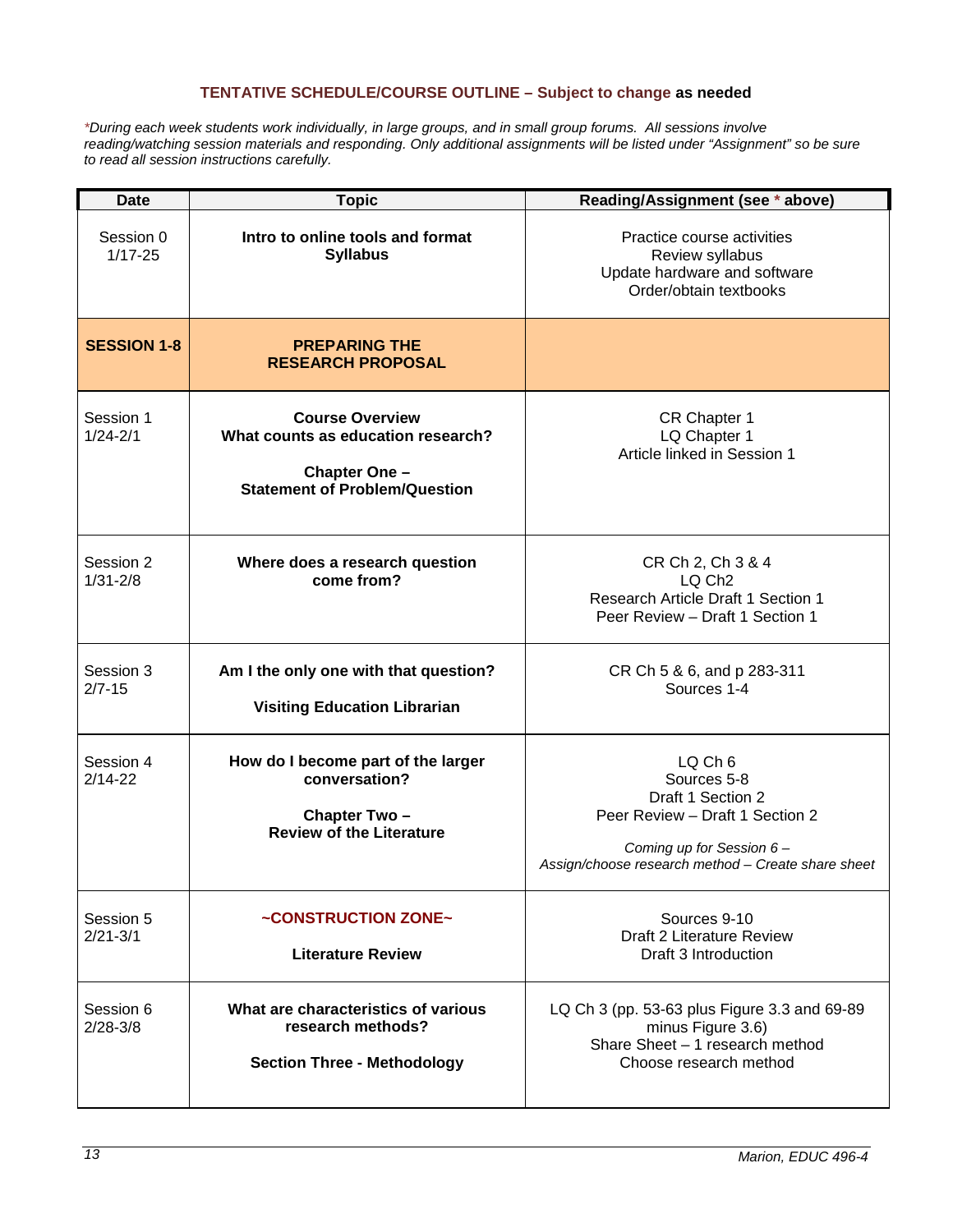| Session 7<br>$3/7 - 15$      | What data might help answer the question?<br>Or What question might that data answer?                                                                                                                                                                   | LQ Ch 4<br>Draft 1 Section 3<br>Peer Review - Draft 1 Section 3<br>Coming up for Session 10<br>Collect student data - something you would collect<br>as a normal course of events |
|------------------------------|---------------------------------------------------------------------------------------------------------------------------------------------------------------------------------------------------------------------------------------------------------|-----------------------------------------------------------------------------------------------------------------------------------------------------------------------------------|
| Session 8<br>3/14-22         | ~CONSTRUCTION ZONE~<br><b>Section Three - Methodology</b><br><b>Ethical Principles of Research</b><br><b>Human Subjects</b>                                                                                                                             | LQ pp.63 (Permissions & Ethics) - 69 plus Figure 3.6<br>CITI (optional)/ IRB Training<br>Draft 2 Section 3<br>Draft 3 Section 1-2<br><b>Completed Research Proposal Due</b>       |
| Session 9<br>$3/21 - 29$     | ~CONSTRUCTION ZONE~<br><b>IRB Form Selection and Completion</b>                                                                                                                                                                                         | Draft IRB<br>Peer Review - Draft IRB                                                                                                                                              |
| $3/28 - 4/5$                 | ~SPRING BREAK OASIS~                                                                                                                                                                                                                                    |                                                                                                                                                                                   |
| <b>SESSIONS</b><br>$10 - 12$ | <b>DEEP THINKING</b><br><b>DATA ANALYSIS &amp; CONCLUSIONS</b><br><b>CHAPTERS 4 &amp; 5</b>                                                                                                                                                             |                                                                                                                                                                                   |
| Session 10<br>$4/4 - 12$     | <b>Crafting measurement tools</b><br>How does organizing and displaying data<br>assist in analysis? I                                                                                                                                                   | Readings on crafting tools and recording data<br>Create measurement tools<br>Collect two forms of data                                                                            |
| Session 11<br>$4/11 - 19$    | How does organizing and displaying data<br>assist in qualitative analysis?<br>How does organizing and displaying data<br>assist in quantitative analysis?                                                                                               | LO Ch <sub>5</sub><br><b>CR Ch 15</b><br>Data Analysis                                                                                                                            |
| Session 12<br>4/18-26        | How do we make a case/claim<br>and back it with evidence?<br>What about counter-arguments?<br>Chapter Four - Findings / Making a case<br>What are the implications of findings?<br>On the field? On practice?<br>Chapter Five - Implications - So what? | CR Ch 7-10<br>Draft 1 Section 4 & 5<br>Peer Review Draft 1 Section 4/5                                                                                                            |